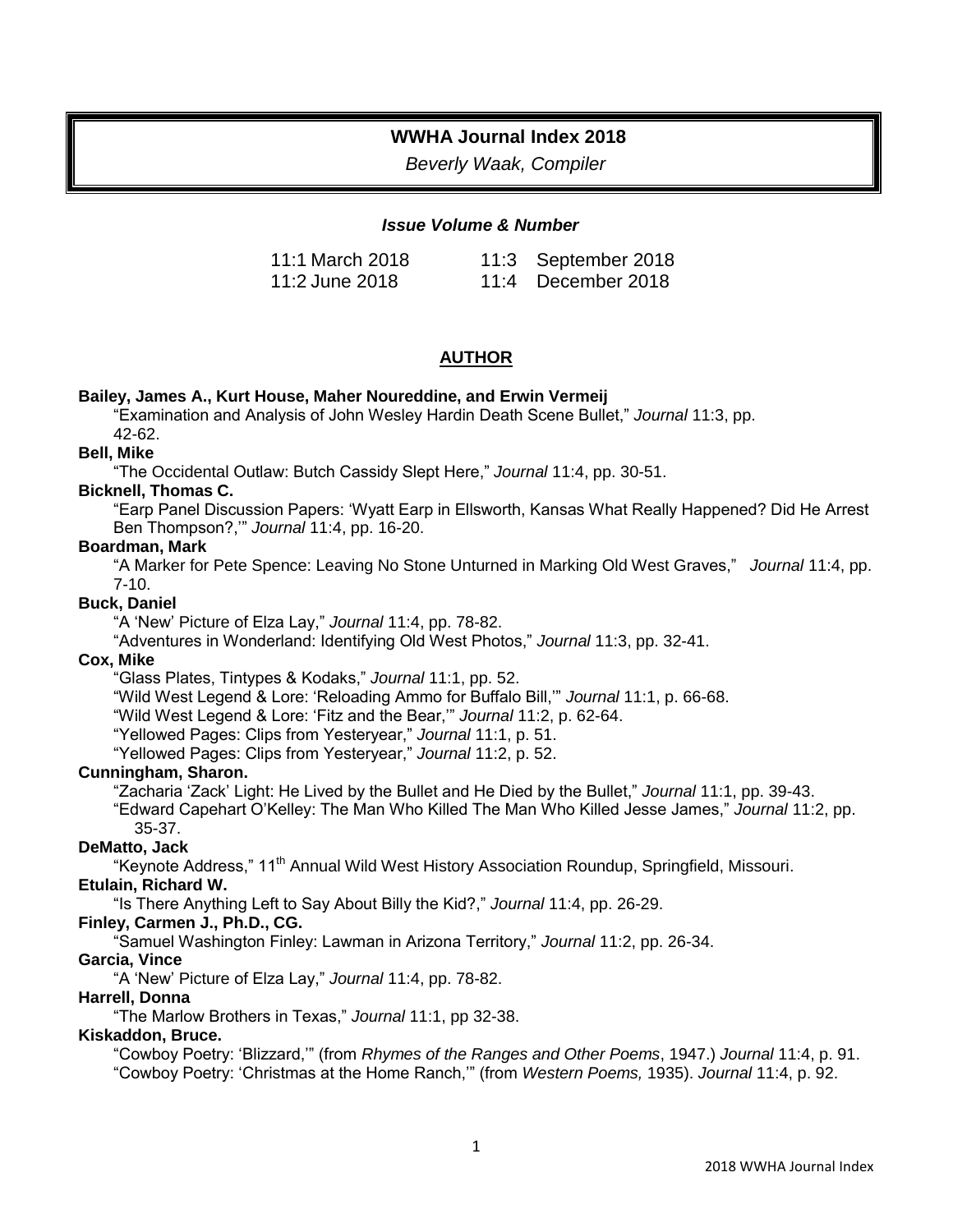### **Lewis, Preston**

"The Wild West in the News," *Journal* 11:1, pp. 53-55.

"The Wild West in the News," *Journal* 11:2, pp. 53-55.

### **Marquez, Paul**

"A 'New' Picture of Elza Lay," *Journal* 11:4, pp. 78-82.

# **McArdle, Pete**

"The Mystery of Aurilla Earp, Late of Lamar, Missouri: A Search for the Truth," *Journal* 11:2, pp. 5-25. **Myers, Roger**

"Get the Hell Out of Town, Bobby Gill," *Journal* 11:4, pp. 52-60.

### **Parsons, Chuck. B.**

"My Life With Gunfighters," *Journal* 11:4, pp. 11-15.

# **Penn, Chris**

"Tales of Texas Frank Whitfield," *Journal* 11:1, pp. 5-23.

"A Little More on Texas Frank Whitfield: Details From His Pension File," *Journal* 11:2, pp. 38-40.

### **Pulcipher, Bob**

"A 'New' Picture of Elza Lay," *Journal* 11:4, pp. 78-82.

# **O'Brien, Paul, M. D.**

"Billy the Kid Contributes to Medical Research," *Journal* 11:1, pp. 44-45.

#### **Olexa, John**

"Prostitution in the Wild West: A Primer," *Journal* 11:2, pp. 41-43.

# **Thompson, Edgar H.**

"Writing the West: 'There's Gold in Recorded Memories,'" *Journal* 11:1, pp. 47-50.

### **Trimble, Marshall.**

"Around the Campfire: 'Sandy Huntington, The Ballot box Bamboozler,'" *Journal* 11:1, p. 46.

"Around the Campfire: 'The Brothers Grime: This Ain't No Fairy Tale,'" *Journal* 11:2, pp. 44-46.

# **Williams, Nudie E.**

**"**Black Men Who Wore White Hats: Grant Johnson Deputy United States Marshal," *Journal* 11:4, pp. 61- 68.

#### **Wright, Erik J.**

**"**Interviews With Wild West Historians: 'Interview With Sam Dolan,'" *Journal* 11:4, pp. 69-70.

"Thomas Mulqueen: Two-Fisted Gambler—Fresh Light on the Man Who Stood Down Boxer Bob Fitzsimmons and KO-ed Wyatt Earp," *Journal* 11:1, pp. 25-31.

# **Young, Roy B.**

"A 'New' Picture of Elza Lay," *Journal* 11:4, pp. 78-82.

"Around the Campfire: 'When the Kid Helped Uncle Rufus,'" *Journal* 11:3, pp. 63-65.

"Earp Panel Discussion Papers: 'Wyatt Earp's Outlaw Career in Illinois,'" *Journal* 11:4, pp. 21-25.

"Off the Press," *Journal* 11:1, pp. 61-65.

"Off the Press," *Journal* 11:2, pp. 57-61.

"Reading the West: 'Book Notes,'" *Journal* 11:4, pp. 83

"Reading the West: 'Book Reviews,'" *Journal* 11:1, pp. 56-61.

"Reading the West: 'Book Reviews,'" *Journal* 11:2, pp. 56-57.

"Reading the West: 'Book Reviews,'" *Journal* 11:3, pp. 66-67.

"Reading the West: 'Book Reviews,'" *Journal* 11:4, pp. 83-88.

"The Allen H. Parmer Story: Quantrill Guerrilla, Outlaw, Cattleman, Solid Citizen," *Journal* 11.3, pp. 11-31.

"The Code of the West," *Journal* 11:3, p. 62.

Younger, Cole [in interview by Harry Huffman]

"Around the Campfire: 'How Cole Younger Became an Outlaw,'" *Journal* 11:4, pp. 71-77.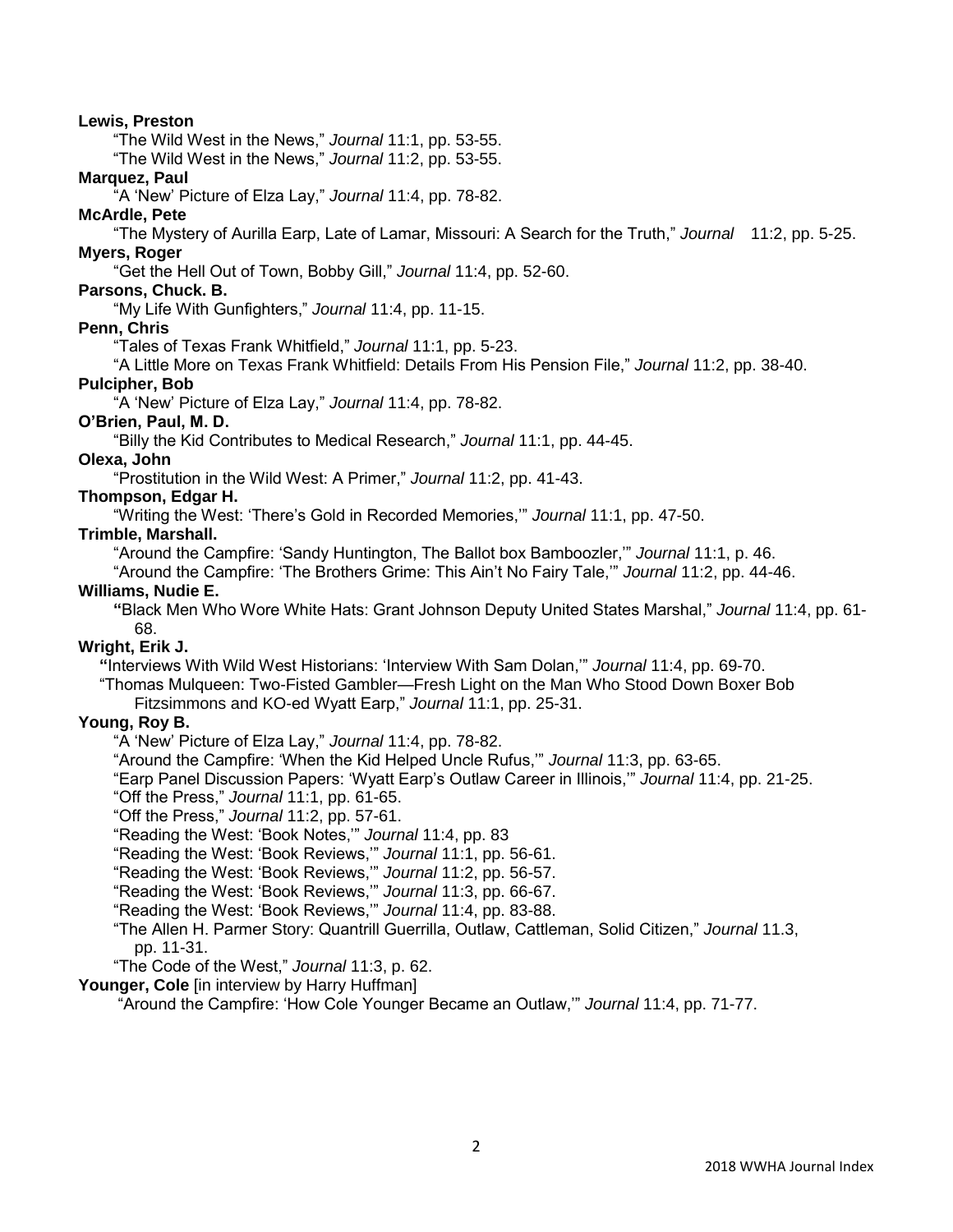### **SUBJECTS**

- **Acme Saloon, El Paso, TX.** Bailey, James A., Kurt House, Maher Noureddine, and Erwin Vermeij. "Examination and Analysis of John Wesley Hardin Death Scene Bullet," *Journal 11:3, pp. 42-62.*
- **Allen, David "Mysterious Dave."** DeMatto, Jack. "Keynote Address" 11<sup>th</sup> Annual Wild West History Association Roundup, Springfield, Missouri, *Journal* 11:3, pp. 6-10.
- **Anderson, "Bloody Bill."** Young, Roy B. "The Allen H. Parmer Story: Quantrill Guerrilla, Outlaw, Cattleman, Solid Citizen," *Journal* 11.3, pp. 11-31.
- **Antrim, Joseph "Joe" "Josie."** Etulain, Richard W. "Is There Anything Left to Say About Billy the Kid," *Journal* 11:4, pp. 26-29.
- **Armenta, Manuel.** Bell, Mike. "The Occidental Outlaw: Butch Cassidy Slept Here," *Journal* 11:4, pp. 30-51.
- **Baker, Dr. C. C.** Penn, Chris. "Tales of Texas Frank Whitfield," *Journal* 11:1, pp. 5-23.
- **Bardsley, George.** Penn, Chris. "Tales of Texas Frank Whitfield," *Journal* 11:1, pp. 5-23.
- **Barstow-Strong, William.** Penn, Chris. "Tales of Texas Frank Whitfield," *Journal* 11:1, pp. 5-23.
- **Bassett, Charles.** Boardman, Mark. "A Marker for Pete Spence: Leaving No Stone Unturned in Marking Old West Graves," *Journal* 11:4, pp. 7-10.
- **Beckwith, Robert "Bob."** Boardman, Mark. "A Marker for Pete Spence: Leaving No Stone Unturned in Marking Old West Graves," *Journal* 11:4, pp. 7-10.
- **Bertillon, Alphonse.** Buck**,** Daniel**. "**Adventures in Wonderland: Identifying Old West Photos," *Journal* 11:3, pp. 32-41.
- **Billy the Kidd (aka Henry McCarty-Henry Antrim-Billy Bonney.)**

Buck, Daniel. "Adventures in Wonderland: Identifying Old West Photos," *Journal* 11:3, pp. 32-41. Etulain, Richard W. "Is There Anything Left to Say About Billy the Kid?," *Journal* 11:4, pp. 26-29 DeMatto, Jack. "Keynote Address" 11<sup>th</sup> Annual Wild West History Association Roundup, Springfield, Missouri, *Journal* 11:3, pp. 6-10.

- O'Brien, M. D. "Billy the Kid Contributes to Medical Research," *Journal* 11:1, pp. 44-45.
- **Blaylock, Mattie.** McArdle, Pete. "The Mystery of Aurilla Earp, Late of Lamar, Missouri: A Search for the Truth," *Journal* 11:2, pp. 5-25.
- **Botkin, John Thomas.** Penn, Chris. "Tales of Texas Frank Whitfield," *Journal* 11:1, pp. 5-23.
- **Brown, Henry Newton.** Boardman, Mark. "A Marker for Pete Spence: Leaving No Stone Unturned in Marking Old West Graves," *Journal* 11:4, pp. 7-10.
- **Brown, John.** Younger, Cole (in Harry Hoffman interview.) "Around the Campfire: 'How Cole Younger Became an Outlaw,'" *Journal* 11:4, pp. 71-77.
- **Brown, Neal.** Boardman, Mark. "A Marker for Pete Spence: Leaving No Stone Unturned in Marking Old West Graves," *Journal* 11:4, pp. 7-10.
- **Buckbee, Titus.** Cunningham, Sharon. "Zacharia 'Zack' Light: He Lived by the Bullet and He Died by the Bullet,'" *Journal* 11:1, pp. 39-43.
- **Bulle, Marshall.** Buck**,** Daniel**. "**Adventures in Wonderland: Identifying Old West Photos," *Journal* 11:3, pp. 32-41.
- **Burger & Reed.** Buck**,** Daniel**. "**Adventures in Wonderland: Identifying Old West Photos," *Journa*l 11:3, pp. 32-41.
- **Burnett, Joseph Grant (Joe).** Cunningham, Sharon. "Edward Capehart O'Kelley: The Man Who Killed The Man Who Killed Jesse James," *Journal* 11:2, pp. 35-37.
- **Carlyle, James.** Boardman, Mark. "A Marker for Pete Spence: Leaving No Stone Unturned in Marking Old West Graves," *Journal* 11:4, pp. 7-10.
- **Carney, Thomas, Governor.** Myers, Roger. "Get the Hell Out of Town, Bobby Gill," *Journal* 11:4, pp. 52-60.

**Cassidy, Butch.** Bell, Mike. "The Occidental Outlaw: Butch Cassidy Slept Here," *Journal* 11:4, pp. 30-51.

**Chaplin, Ida.** Penn, Chris**.** "Tales of Texas Frank Whitfield," *Journal* 11:1, pp. 5-23.

- **Chin, Jack.** Wright, Erik J. "Thomas Mulqueen: Two-Fisted Gambler—Fresh Light on the Man Who Stood Down Boxer Bob Fitzsimmons and KO-ed Wyatt Earp," *Journal* 11:1, pp. 25-31.
- **Clum, John.** Wright, Erik J. "Thomas Mulqueen: Two-Fisted Gambler—Fresh Light on the Man Who Stood Down Boxer Bob Fitzsimmons and KO-ed Wyatt Earp," *Journal* 11:1, pp. 25-31.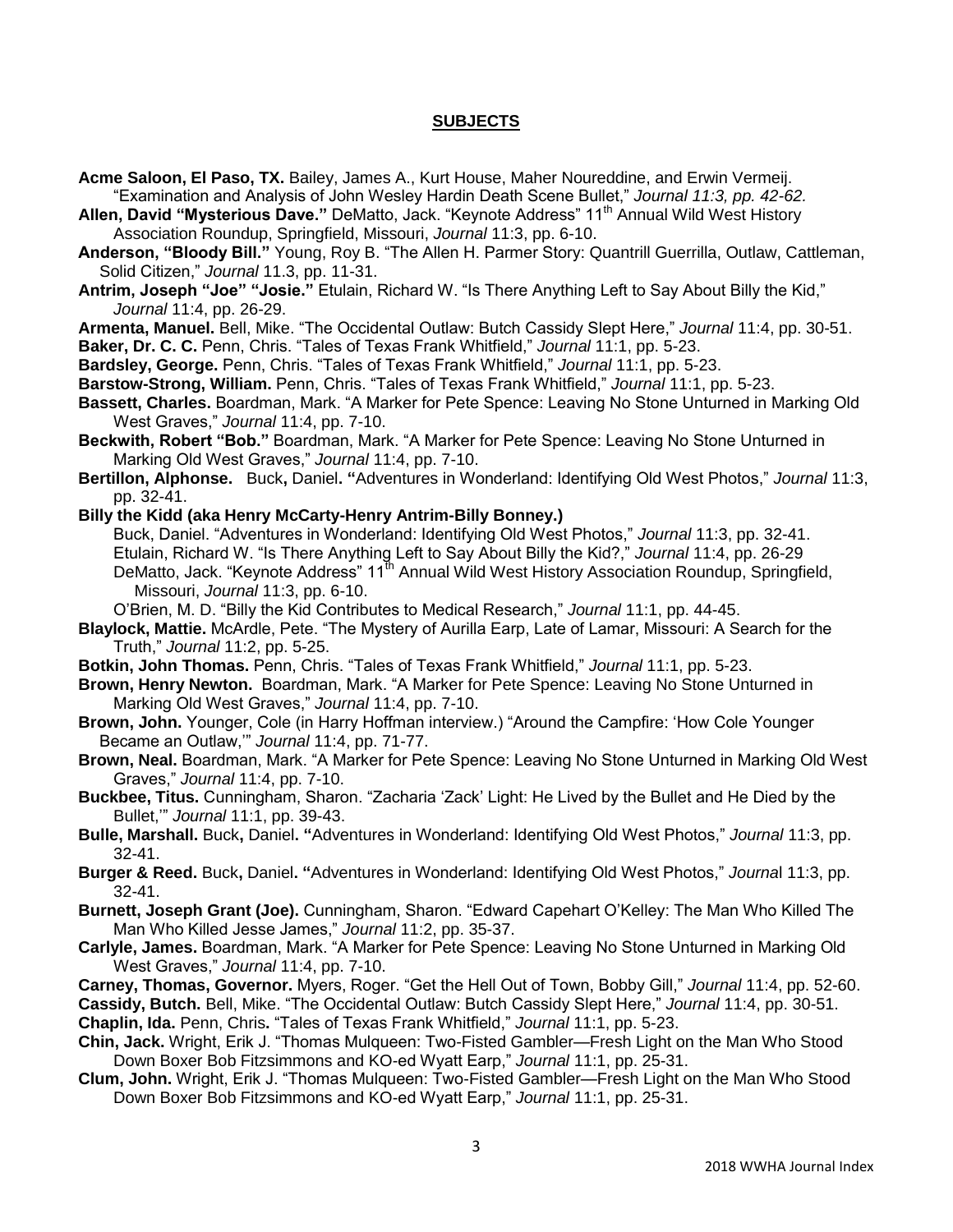**Coney, Patrick.** 

Penn, Chris. "Tales of Texas Frank Whitfield," *Journal* 11:1, pp. 5-23.

Penn, Chris. "A Little More on Texas Frank Whitfield: Details From His Pension File," *Journal* 11:2, pp. 38-40.

**Corbett, Jim** Wright, Erik J. "Thomas Mulqueen: Two-Fisted Gambler—Fresh Light on the Man Who Stood Down Boxer Bob Fitzsimmons and KO-ed Wyatt Earp," *Journal* 11:1, pp. 25-31.

**Cowboy Poetry.** Kiskaddon, Bruce.

"Cowboy Poetry: 'Blizzard,'" (from *Rhymes of the Ranges and Other Poems*, 1947.) *Journal* 11:4, p. 91. "Cowboy Poetry: 'Christmas at the Home Ranch,'" (from *Western Poems,* 1935). *Journal* 11:4, p. 92.

**Cretcher, McPherson ("Mack").** Penn, Chris. "Tales of Texas Frank Whitfield," *Journal* 11:1, pp. 5-23. **Cummins, Jim.** Young, Roy B. "The Allen H. Parmer Story: Quantrill Guerrilla, Outlaw, Cattleman, Solid

Citizen," *Journal* 11.3, pp. 11-31.

**Daniels, Ben.** DeMatto, Jack. "Keynote Address" 11<sup>th</sup> Annual Wild West History Association Roundup, Springfield, Missouri, *Journal* 11:3, pp. 6-10.

**Davenport, John.** Penn, Chris. "Tales of Texas Frank Whitfield," *Journal* 11:1, pp. 5-23.

**Deger, Lawrence "Larry."** Myers, Roger. "Get the Hell Out of Town, Bobby Gill," *Journal* 11:4, pp. 52-60.

**Dolan, Sam (Samuel K.)** Wright, Erik J. **"**Interviews With Wild West Historians: 'Interview With Sam Dolan,'" *Journal* 11:4, pp. 69-70.

**Doppelganger.** Buck**,** Daniel**. "**Adventures in Wonderland: Identifying Old West Photos," Journal 11:3, pp. 32-41.

**Dow, J. Leslie.** Cunningham, Sharon. "Zacharia 'Zack' Light: He Lived by the Bullet and He Died by the Bullet," *Journal* 11:1, pp. 39-43.

**Dreyfus Affair. B**uck**,** Daniel**. "**Adventures in Wonderland: Identifying Old West Photos," Journal 11:3, pp. 32-41.

**Earp, Aurilla Sutherland. M**cArdle, Pete. "The Mystery of Aurilla Earp, Late of Lamar, Missouri: A Search for the Truth," *Journal* 11:2, pp. 5-25.

**Earp, Everette.** McArdle, Pete. "The Mystery of Aurilla Earp, Late of Lamar, Missouri: A Search for the Truth," *Journal* 11:2, pp. 5-25.

**Earp, James.** McArdle, Pete. "The Mystery of Aurilla Earp, Late of Lamar, Missouri: A Search for the Truth," *Journal* 11:2, pp. 5-25.

**Earp, Josie.** McArdle, Pete. "The Mystery of Aurilla Earp, Late of Lamar, Missouri: A Search for the Truth," *Journal* 11:2, pp. 5-25.

**Earp, Walter Marvin.** McArdle, Pete. "The Mystery of Aurilla Earp, Late of Lamar, Missouri: A Search for the Truth," *Journal* 11:2, pp. 5-25.

**Earp, Wyatt.** 

Bicknell, Thomas C. "Earp Panel Discussion Papers: 'Wyatt Earp in Ellsworth, Kansas What Really Happened? Did He Arrest Ben Thompson?,'" *Journal* 11:4, pp. 16-20.

Buck**,** Daniel**. "**Adventures in Wonderland: Identifying Old West Photos," Journal 11:3, pp. 32-41.

DeMatto, Jack. "Keynote Address" 11<sup>th</sup> Annual Wild West History Association Roundup, Springfield, Missouri, *Journal* 11:3, pp. 6-10.

McArdle, Pete. "The Mystery of Aurilla Earp, Late of Lamar, Missouri: A Search for the Truth," *Journal*  11:2, pp. 5-25.

Wright, Erik J. "Thomas Mulqueen: Two-Fisted Gambler—Fresh Light on the Man Who Stood Down Boxer Bob Fitzsimmons and KO-ed Wyatt Earp," *Journal* 11:1, pp. 25-31.

Young, Roy B. "Earp Panel Discussion Papers: 'Wyatt Earp's Outlaw Career in Illinois,'" *Journal* 11:4, pp. 21-25.

**Ferguson, E. L.** (see Pete Spence) Boardman, Mark. "A Marker for Pete Spence: Leaving No Stone Unturned in Marking Old West Graves," *Journal* 11:4, pp. 7-10.

**Ferguson, Lark** (see Pete Spence*)* Boardman, Mark. "A Marker for Pete Spence: Leaving No Stone Unturned in Marking Old West Graves," *Journal* 11:4, pp. 7-10.

**Finley, Lizzie Riggs**. Finley, Carmen J., Ph.D., CG. "Samuel Washington Finley: Lawman in Arizona Territory," *Journal* 11:2, pp. 26-34.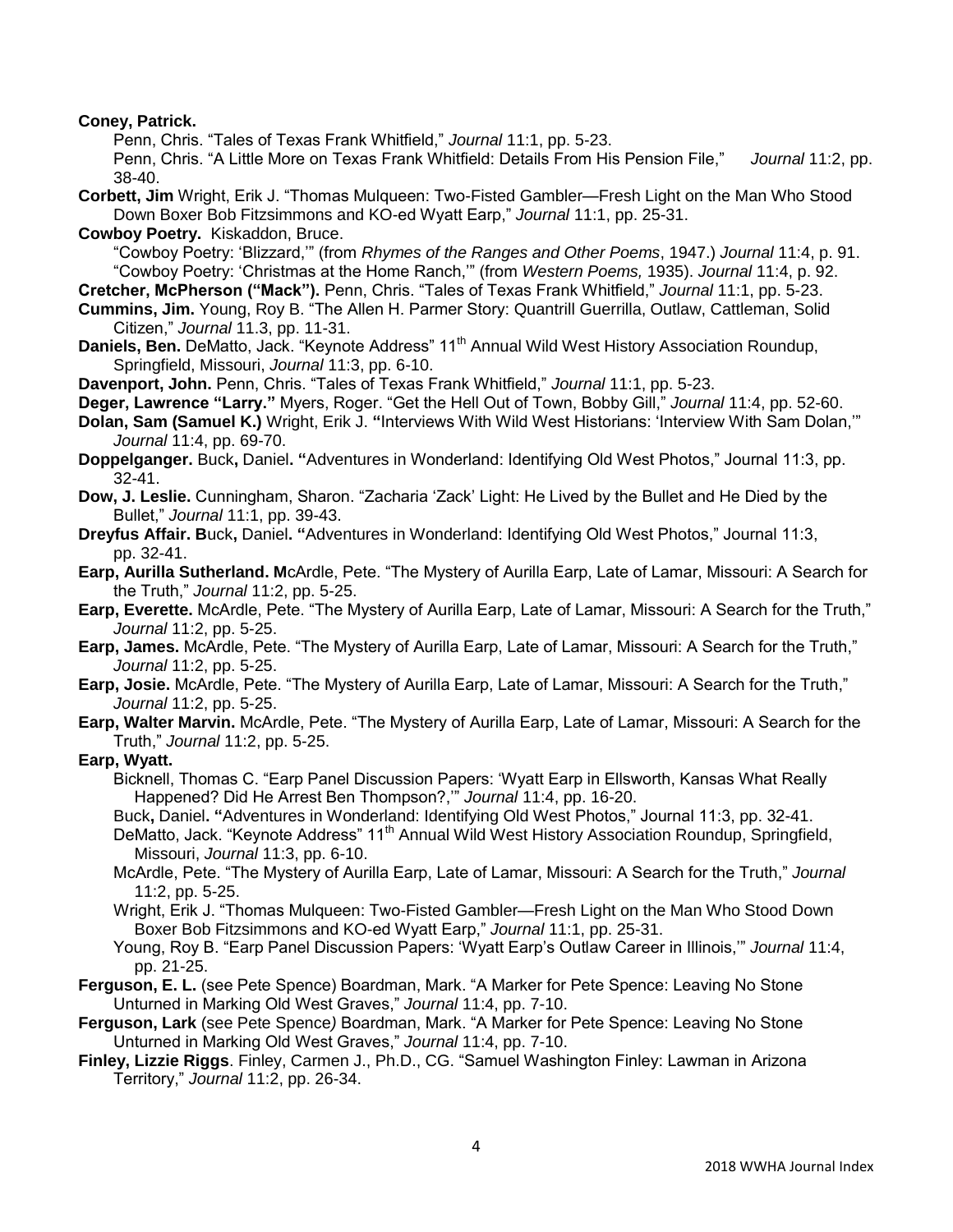- **Finley, Samuel Washington**. Finley, Carmen J., Ph.D., CG. "Samuel Washington Finley: Lawman in Arizona Territory," *Journal* 11:2, pp. 26-34.
- **Finley, Virginia Castro**. Finley, Carmen J., Ph.D., CG. "Samuel Washington Finley: Lawman in Arizona Territory," *Journal* 11:2, pp. 26-34.
- **Fitzsimmons, Bob.** Wright, Erik J. "Thomas Mulqueen: Two-Fisted Gambler—Fresh Light on the Man Who Stood Down Boxer Bob Fitzsimmons and KO-ed Wyatt Earp," *Journal* 11:1, pp. 25-31.
- **Ford, Bob.** Cunningham, Sharon. "Edward Capehart O'Kelley: The Man Who Killed The Man Who Killed Jesse James," *Journal* 11:2, pp. 35-37.
- **Foster, Joe.** Boardman, Mark. "A Marker for Pete Spence: Leaving No Stone Unturned in Marking Old West Graves," *Journal* 11:4, pp. 7-10.
- **Friedel, Robert O.** Buck**,** Daniel**. "**Adventures in Wonderland: Identifying Old West Photos," *Journal* 11:3, pp. 32-41.

#### **Garrett, Pat.**

Buck, Daniel. Buck**,** Daniel**. "**Adventures in Wonderland: Identifying Old West Photos," *Journal* 11:3, pp. 32-41.

DeMatto, Jack. "Keynote Address" 11th Annual Wild West History Association Roundup, Springfield, Missouri, *Journal* 11:3, pp. 6-10.

- **Gibson, Kent.** Buck**,** Daniel**. "**Adventures in Wonderland: Identifying Old West Photos," *Journal* 11:3, pp. 32-41.
- **Gibson Likeness Score (GLS).** Buck**,** Daniel**. "**Adventures in Wonderland: Identifying Old West Photos," *Journal* 11:3, pp. 32-41.
- **Gill, Bobby** (aka Robert G. Gilmore, Jr.) Myers, Roger. "Get the Hell Out of Town, Bobby Gill," *Journal* 11:4, pp. 52-60.
- **Gilmore, Robert G., Sr.** Myers, Roger. "Get the Hell Out of Town, Bobby Gill," *Journal* 11:4, pp. 52-60.

**Goodell, George.** Penn, Chris. "Tales of Texas Frank Whitfield," *Journal* 11:1, pp. 5-23.

- **Google Reverse Image.** Buck**,** Daniel**. "**Adventures in Wonderland: Identifying Old West Photos," *Journal* 11:3, pp. 32-41.
- **Grant, Joe.** Boardman, Mark. "A Marker for Pete Spence: Leaving No Stone Unturned in Marking Old West Graves," *Journal* 11:4, pp. 7-10.
- **Grime, Cicero.** Trimble, Marshall. "Around the Campfire: 'The Brothers Grime: This Ain't No Fairy Tale,'" *Journal* 11:2, pp. 44-46.
- **Grime, Lafayette.** Trimble, Marshall. "Around the Campfire: 'The Brothers Grime: This Ain't No Fairy Tale,'" *Journal* 11:2, pp. 44-46.

#### **Gunfighters.**

- Parsons, Chuck. B. "My Life With Gunfighters," *Journal* 11:4, pp. 11-15.
- DeMatto, Jack. "Keynote Address" 11<sup>th</sup> Annual Wild West History Association Roundup, Springfield, Missouri, *Journal* 11:3, pp. 6-10.
- **Hainer, Al.** Bell, Mike. "The Occidental Outlaw: Butch Cassidy Slept Here," *Journal* 11:4, pp. 30-51.
- **Hanks, Orlando Camilla "O.C."** Boardman, Mark. "A Marker for Pete Spence: Leaving No Stone Unturned in Marking Old West Graves," *Journal* 11:4, pp. 7-10.
- **Hardin, John Wesley.** Bailey, James A., Kurt House, Maher Noureddine, and Erwin Vermeij. "Examination and Analysis of John Wesley Hardin Death Scene Bullet," *Journal 11:3, pp. 42-62.*
- **Hayes, Ned.** Wright, Erik J. "Thomas Mulqueen: Two-Fisted Gambler—Fresh Light on the Man Who Stood Down Boxer Bob Fitzsimmons and KO-ed Wyatt Earp," *Journal* 11:1, pp. 25-31.
- **Hawley, Curtis.** Trimble, Marshall. "Around the Campfire: 'The Brothers Grime: This Ain't No Fairy Tale,'" *Journal* 11:2, pp. 44-46.
- **Hickman, Larkin (see Pete Spence.)** Boardman, Mark. "A Marker for Pete Spence: Leaving No Stone Unturned in Marking Old West Graves," *Journal* 11:4, pp. 7-10.
- **Hickok, Wild Bill.** DeMatto, Jack. "Keynote Address" 11<sup>th</sup> Annual Wild West History Association Roundup, Springfield, Missouri, *Journal* 11:3, pp. 6-10.
- **Hoffman, Harry.** Younger, Cole (from Harry Hoffman interview.) "Around the Campfire: 'How Cole Younger Became an Outlaw,'" *Journal* 11:4, pp. 71-77.
- **Houck, Lou** (aka Dock Davis)**.** Penn, Chris. "Tales of Texas Frank Whitfield," *Journal* 11:1, pp. 5-23.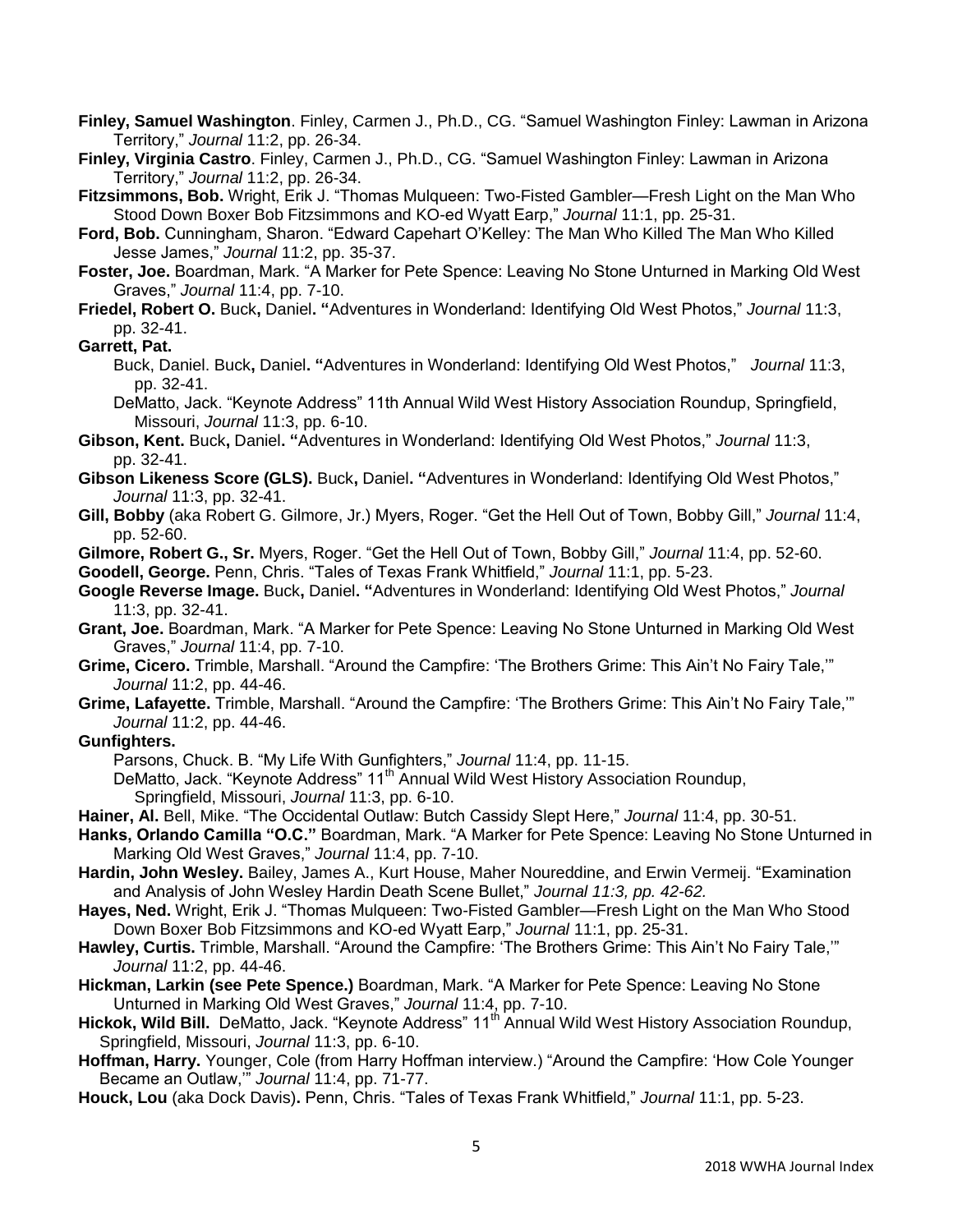- **Hulse, Alfred.** Boardman, Mark. "A Marker for Pete Spence: Leaving No Stone Unturned in Marking Old West Graves," *Journal* 11:4, pp. 7-10.
- **Huntington, Sandy.** Trimble, Marshall. "Around the Campfire: 'Sandy Huntington, The Ballot Box Bamboozler,'" *Journal* 11:1, pp. 46.

### **James, Frank.**

Buck**,** Daniel**. "**Adventures in Wonderland: Identifying Old West Photos," *Journal* 11:3, pp. 32-41. Young, Roy B. "The Allen H. Parmer Story: Quantrill Guerrilla, Outlaw, Cattleman, Solid Citizen," *Journal*  11.3, pp. 11-31.

# **James, Jesse.**

- Buck**,** Daniel**. "**Adventures in Wonderland: Identifying Old West Photos," *Journal* 11:3, pp. 32-41. Cunningham, Sharon. "Edward Capehart O'Kelley: The Man Who Killed The Man Who Killed Jesse James," *Journal* 11:2, pp. 35-37.
- Young, Roy B. "The Allen H. Parmer Story: Quantrill Guerrilla, Outlaw, Cattleman, Solid Citizen," *Journal*  11.3, pp. 11-31.
- Younger, Cole (in Harry Hoffman interview.) "Around the Campfire: 'How Cole Younger Became an Outlaw,'" *Journal* 11:4, pp. 71-77.
- **James, Susan L.** (see Parmer, Susan) Young, Roy B. "The Allen H. Parmer Story: Quantrill Guerrilla, Outlaw, Cattleman, Solid Citizen," *Journal* 11.3, pp. 11-31.
- **Johnson, Grant.** Williams, Nudie E. "Black Men Who Wore White Hats: Grant Johnson Deputy United States Marshal," *Journal* 11:4, pp. 61-68.
- **Koch, Bill.** Bailey, James A., Kurt House, Maher Noureddine, and Erwin Vermeij. "Examination and Analysis of John Wesley Hardin Death Scene Bullet," *Journal 11:3, pp. 42-62.*
- **Kyle, Joe.** Cunningham, Sharon. "Zacharia 'Zack' Light: He Lived by the Bullet and He Died by the Bullet," *Journal* 11:1, pp. 39-43.
- **Larkin, Arthur.** Bicknell, Thomas C. "Earp Panel Discussion Papers: 'Wyatt Earp in Ellsworth, Kansas What Really Happened? Did He Arrest Ben Thompson,'" *Journal* 11:4, pp. 16-20.
- **Lane, Jim.** Younger, Cole (from Harry Hoffman interview.) "Around the Campfire: 'How Cole Younger Became an Outlaw,'" *Journal* 11:4, pp. 71-77.
- **Lay, William Ellsworth "Elza," (aka William McGinnis).**  Buck, Daniel. "A 'New' Picture of Elza Lay," *Journal* 11:4, pp. 78-82. Garcia, Vince. "A 'New' Picture of Elza Lay," *Journal* 11:4, pp. 78-82. Marquez, Paul. "A 'New' Picture of Elza Lay," *Journal* 11:4, pp. 78-82. Pulcipher, Bob. "A 'New' Picture of Elza Lay," *Journal* 11:4, pp. 78-82. Young, Roy B. "A 'New' Picture of Elza Lay," *Journal* 11:4, pp. 78-82.
- **Lefors, Joe.** Bell, Mike. "The Occidental Outlaw: Butch Cassidy Slept Here," *Journal* 11:4, pp. 30-51.
- Leslie, "Buckskin Frank." DeMatto, Jack. "Keynote Address" 11<sup>th</sup> Annual Wild West History Association Roundup, Springfield, Missouri, *Journal* 11:3, pp. 6-10.
- **Light, Evander.** Cunningham, Sharon. "Zacharia 'Zack' Light: He Lived by the Bullet and He Died by the Bullet," *Journal* 11:1, pp. 39-43.
- **Light, Zacharia (Zack).** Cunningham, Sharon. "Zacharia 'Zack' Light: He Lived by the Bullet and He Died by the Bullet," *Journal* 11:1, pp. 39-43.
- **Lloyd, Ira.** Bicknell, Thomas C. "Earp Panel Discussion Papers: 'Wyatt Earp in Ellsworth, Kansas What Really Happened? Did He Arrest Ben Thompson?,'" *Journal* 11:4, pp. 16-20.
- **Long Branch Saloon – Dodge City, Kansas.** Myers, Roger. "Get the Hell Out of Town, Bobby Gill," *Journal*  11:4, pp. 52-60.
- **Lyons, Henry "Dublin."** Wright, Erik J. "Thomas Mulqueen: Two-Fisted Gambler—Fresh Light on the Man Who Stood Down Boxer Bob Fitzsimmons and KO-ed Wyatt Earp," *Journal* 11:1, pp. 25-31.
- **Marlow Brothers (George, Boone, Alfred, Llewellyn, Charles.)** Harrell, Donna. "The Marlow Brothers in Texas," *Journal* 11:1, pp 32-38.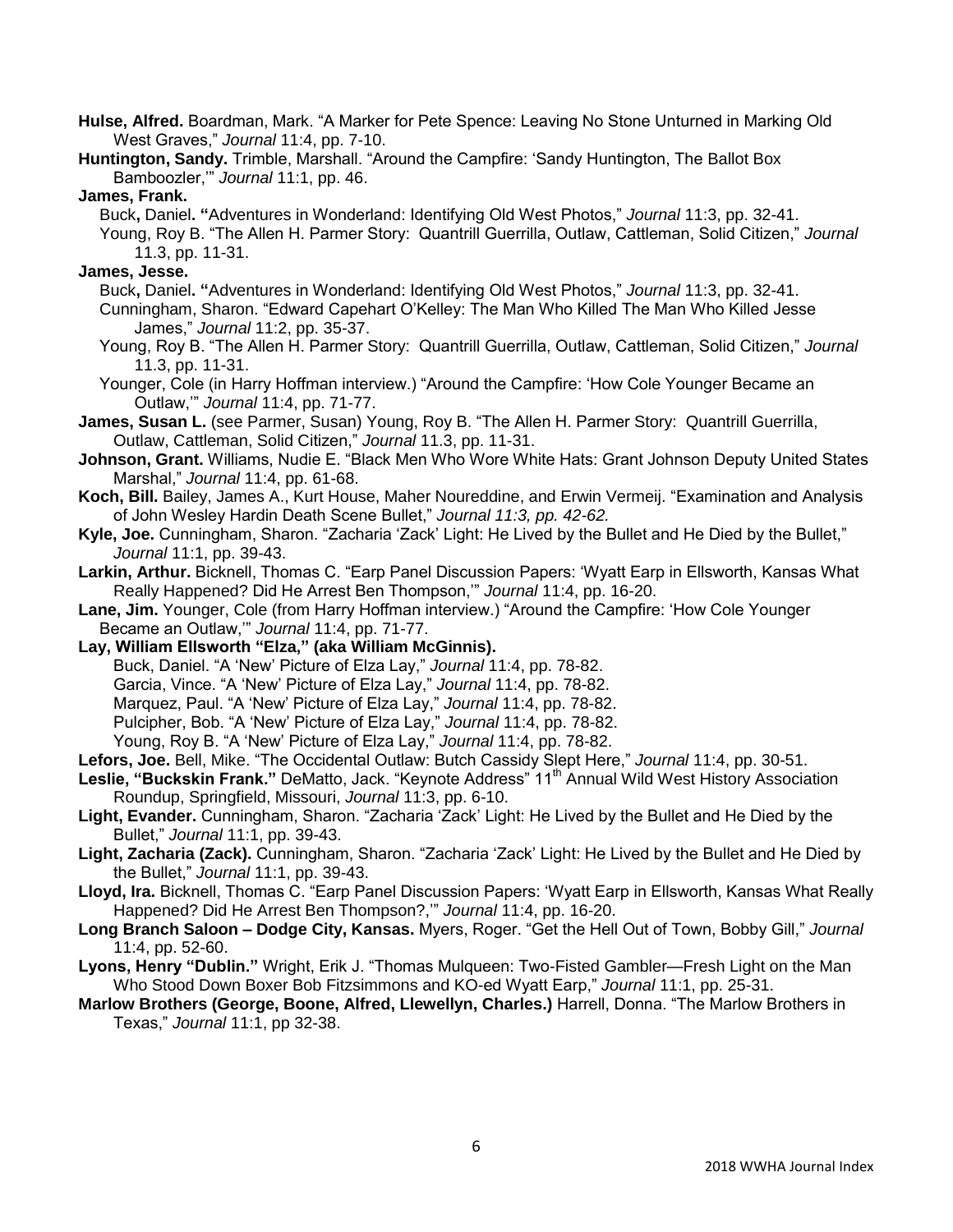**Masterson, Bat.**

Buck**,** Daniel**. "**Adventures in Wonderland: Identifying Old West Photos," Journal 11:3, pp. 32-41. Myers, Roger. "Get the Hell Out of Town, Bobby Gill," *Journal* 11:4, pp. 52-60.

DeMatto, Jack. "Keynote Address" 11<sup>th</sup> Annual Wild West History Association Roundup, Springfield, Missouri, *Journal* 11:3, pp. 6-10.

- **Masterson, Edward J.** Boardman, Mark. "A Marker for Pete Spence: Leaving No Stone Unturned in Marking Old West Graves," *Journal* 11:4, pp. 7-10.
- **Mather, Dave.** DeMatto, Jack. "Keynote Address" 11<sup>th</sup> Annual Wild West History Association Roundup, Springfield, Missouri, *Journal* 11:3, pp. 6-10.
- **McNellis, Bob.** Bailey, James A., Kurt House, Maher Noureddine, and Erwin Vermeij. "Examination and Analysis of John Wesley Hardin Death Scene Bullet," *Journal 11:3, pp. 42-62.*
- **Montgomery, John.** Bicknell, Thomas C. "Earp Panel Discussion Papers: 'Wyatt Earp in Ellsworth, Kansas What Really Happened? Did He Arrest Ben Thompson,'" *Journal* 11:4, pp. 16-20.
- **Mather, "Mysterious" Dave.** Penn, Chris. "Tales of Texas Frank Whitfield," *Journal* 11:1, pp. 5-23.
- **Maxwell, Clarence "Gunplay."** Boardman, Mark. "A Marker for Pete Spence: Leaving No Stone Unturned in Marking Old West Graves," *Journal* 11:4, pp. 7-10.
- **McCall, Jack.** Boardman, Mark. "A Marker for Pete Spence: Leaving No Stone Unturned in Marking Old West Graves," *Journal* 11:4, pp. 7-10.
- **McCanse, Bob.** Penn, Chris. "Tales of Texas Frank Whitfield," *Journal* 11:1, pp. 5-23.
- **McCarty, John Thomas "Tom."** Boardman, Mark. "A Marker for Pete Spence: Leaving No Stone Unturned in Marking Old West Graves," *Journal* 11:4, pp. 7-10.
- **McGee, Emma (aka Nellie Smith).** Penn, Chris. "Tales of Texas Frank Whitfield," *Journal* 11:1, pp. 5-23.
- **McIntire, James "Jim."** Boardman, Mark. "A Marker for Pete Spence: Leaving No Stone Unturned in Marking Old West Graves," *Journal* 11:4, pp. 7-10.
- **Montgomery, John.** Bicknell, Thomas C. "Earp Panel Discussion Papers: 'Wyatt Earp in Ellsworth, Kansas What Really Happened? Did He Arrest Ben Thompson?,'" *Journal* 11:4, pp. 16-20.
- **Mulqueen, Thomas.** Wright, Erik J. "Thomas Mulqueen: Two-Fisted Gambler—Fresh Light on the Man Who Stood Down Boxer Bob Fitzsimmons and KO-ed Wyatt Earp," *Journal* 11:1, pp. 25-31.
- **Mynatt, Jefferson Davis.** Boardman, Mark. "A Marker for Pete Spence: Leaving No Stone Unturned in Marking Old West Graves," *Journal* 11:4, pp. 7-10.
- **O'Kelley, Edward Capehart O'Kelley**. Cunningham, Sharon. "Edward Capehart O'Kelley: The Man Who Killed The Man Who Killed Jesse James," *Journal* 11:2, pp. 35-37.
- **Occidental Hotel.** Bell, Mike. "The Occidental Outlaw: Butch Cassidy Slept Here," *Journal* 11:4, pp. 30-51.
- **Olinger, Robert "Bob" Ameridith.** Boardman, Mark. "A Marker for Pete Spence: Leaving No Stone Unturned in Marking Old West Graves," *Journal* 11:4, pp. 7-10.
- Parmer, Allen H. ("Palmer"). Young, Roy B. "The Allen H. Parmer Story: Quantrill Guerrilla, Outlaw, Cattleman, Solid Citizen," *Journal* 11.3, pp. 11-31.
- **Parmer, Kittie.** Young, Roy B."The Allen H. Parmer Story: Quantrill Guerrilla, Outlaw, Cattleman, Solid Citizen," *Journal* 11.3, pp. 11-31.
- **Parmer, Susan L. James.** Young, Roy B. "The Allen H. Parmer Story: Quantrill Guerrilla, Outlaw, Cattleman, Solid Citizen," *Journal* 11.3, pp. 11-31.
- **Parmer, Susan L. James.** Young, Roy B. "The Allen H. Parmer Story: Quantrill Guerrilla, Outlaw, Cattleman, Solid Citizen," *Journal* 11.3, pp. 11-31.
- **Perry, Orville.** Cunningham, Sharon. "Zacharia 'Zack' Light: He Lived by the Bullet and He Died by the Bullet," *Journal* 11:1, pp. 39-43.
- **Photos, Old West.** Buck, Daniel. "Adventures in Wonderland: Identifying Old West Photos," *Journal* 11:3, pp. 32-41.
- **Pickett, Thomas "Tom."** Boardman, Mark. "A Marker for Pete Spence: Leaving No Stone Unturned in Marking Old West Graves," *Journal* 11:4, pp. 7-10.

**Prostitution.** Olexa, John. "Prostitution in the Wild West: A Primer," *Journal* 11:2, pp. 41-43. **Quantrill, William Clarke "Charles."** 

Young, Roy B. "The Allen H. Parmer Story: Quantrill Guerrilla, Outlaw, Cattleman, Solid Citizen," *Journal*  11.3, pp. 11-31.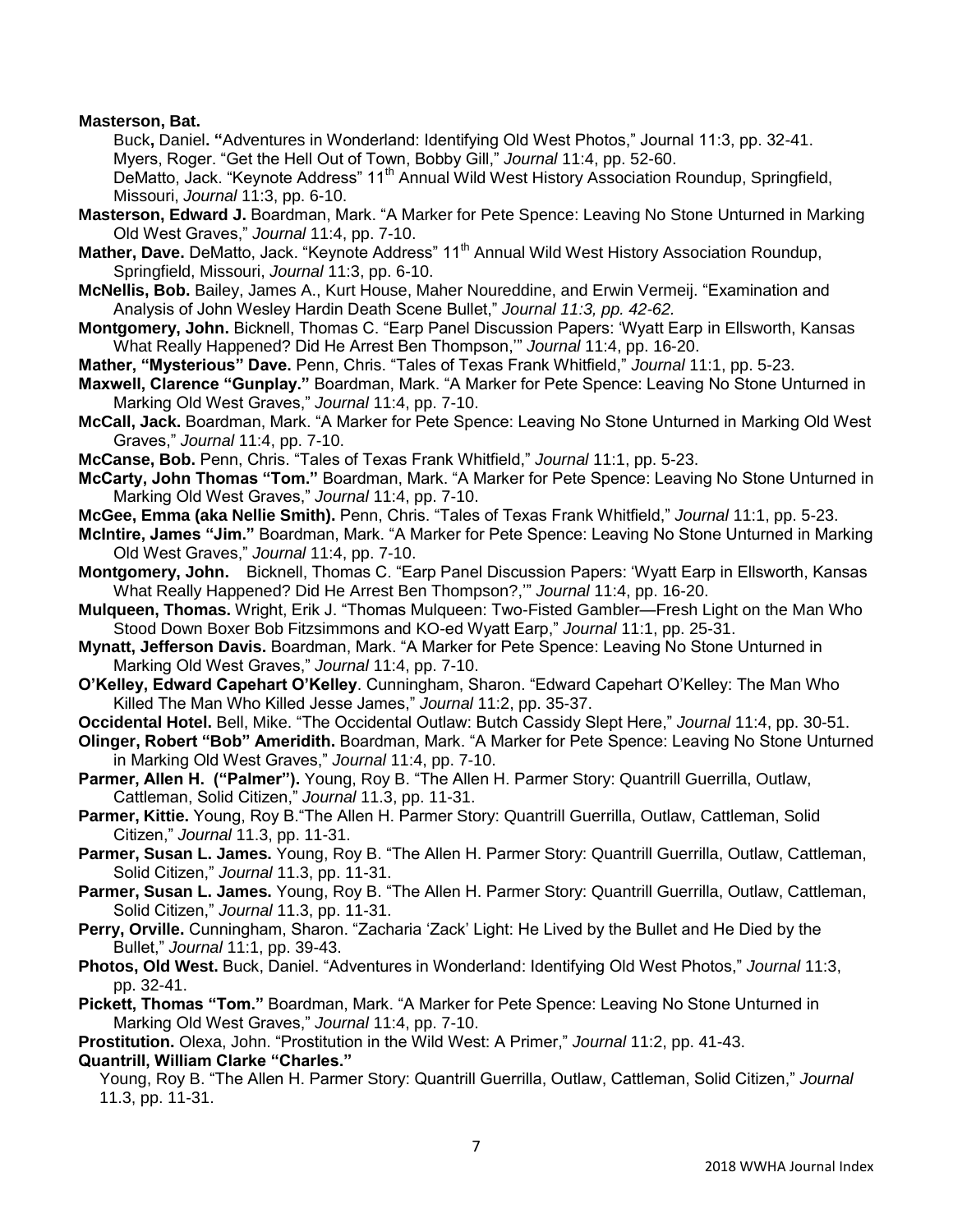Younger, Cole (in Harry Hoffman interview.) "Around the Campfire: 'How Cole Younger Became an Outlaw,'" *Journal* 11:4, pp. 71-77.

- **Reno, John.** Boardman, Mark. "A Marker for Pete Spence: Leaving No Stone Unturned in Marking Old West Graves," *Journal* 11:4, pp. 7-10.
- **Rose, Helen Grace (aka Helen Beulah M'Rose).** Boardman, Mark. "A Marker for Pete Spence: Leaving No Stone Unturned in Marking Old West Graves," *Journal* 11:4, pp. 7-10.
- **Schermerhorn, Edward Dow.** Bicknell, Thomas C. "Earp Panel Discussion Papers: 'Wyatt Earp in Ellsworth, Kansas What Really Happened? Did He Arrest Ben Thompson?,'" *Journal* 11:4, pp. 16-20.
- **Sharkey, Tom.** Wright, Erik J. "Thomas Mulqueen: Two-Fisted Gambler—Fresh Light on the Man Who Stood Down Boxer Bob Fitzsimmons and KO-ed Wyatt Earp," *Journal* 11:1, pp. 25-31.
- **Shawhan & Company.** Young, Roy B. "The Allen H. Parmer Story: Quantrill Guerrilla, Outlaw, Cattleman, Solid Citizen," *Journal* 11.3, pp. 11-31.
- **Short, Luke.** DeMatto, Jack. "Keynote Address" 11<sup>th</sup> Annual Wild West History Association Roundup, Springfield, Missouri, *Journal* 11:3, pp. 6-10.
- **Smith, Nellie (Emma McGee).** Penn, Chris. "Tales of Texas Frank Whitfield," *Journal* 11:1, pp. 5-23.
- **Spence, Pete (aka Larkin Hickman, Lark Ferguson, E.L. Ferguson).** Boardman, Mark. "A Marker for Pete Spence: Leaving No Stone Unturned in Marking Old West Graves," *Journal* 11:4, pp. 7-10.
- **Stillwell, Frank.** Boardman, Mark. "A Marker for Pete Spence: Leaving No Stone Unturned in Marking Old West Graves," *Journal* 11:4, pp. 7-10.
- **Sutherland, William.** McArdle, Pete. "The Mystery of Aurilla Earp, Late of Lamar, Missouri: A Search for the Truth," *Journal* 11:2, pp. 5-25.

**Talbot, James.** Penn, Chris. "Tales of Texas Frank Whitfield," *Journal* 11:1, pp. 5-23.

- **Tefertiller, Casey.** Wright, Erik J. "Thomas Mulqueen: Two-Fisted Gambler—Fresh Light on the Man Who Stood Down Boxer Bob Fitzsimmons and KO-ed Wyatt Earp," *Journal* 11:1, pp. 25-31.
- **Tewksbury, John.** Boardman, Mark. "A Marker for Pete Spence: Leaving No Stone Unturned in Marking Old West Graves," *Journal* 11:4, pp. 7-10.
- **Thompson, William.** Buck**,** Daniel**. "**Adventures in Wonderland: Identifying Old West Photos," Journal 11:3, pp. 32-41.
- Tutt, Davis K. DeMatto, Jack. "Keynote Address" 11<sup>th</sup> Annual Wild West History Association Roundup, Springfield, Missouri, *Journal* 11:3, pp. 6-10.
- **Watson, Jack.** Boardman, Mark. "A Marker for Pete Spence: Leaving No Stone Unturned in Marking Old West Graves," *Journal* 11:4, pp. 7-10.
- **Whitfield, Carrie (aka Cassie) McCassen.** Penn, Chris. "Tales of Texas Frank Whitfield," *Journal* 11:1, pp. 5-23.
- **Whitfield, Estella.** 
	- Penn, Chris. "Tales of Texas Frank Whitfield," *Journal* 11:1, pp. 5-23.
	- Penn, Chris. "A Little More on Texas Frank Whitfield: Details From His Pension File," *Journal* 11:2, pp. 38-40.

# **Whitfield, Franklin B. (Frank).**

Penn, Chris. "Tales of Texas Frank Whitfield," *Journal* 11:1, pp. 5-23.

- Penn, Chris. "A Little More on Texas Frank Whitfield: Details From His Pension File," *Journal* 11:2, pp. 38-40.
- **Wilson, Vernon "Coke."** Boardman, Mark. "A Marker for Pete Spence: Leaving No Stone Unturned in Marking Old West Graves," *Journal* 11:4, pp. 7-10.
- **Wyatt, Nathaniel Ellsworth "Zip."** Boardman, Mark. "A Marker for Pete Spence: Leaving No Stone Unturned in Marking Old West Graves," *Journal* 11:4, pp. 7-10.
- **Wright, Robert M.** Myers, Roger. "Get the Hell Out of Town, Bobby Gill," *Journal* 11:4, pp. 52-60.
- **Yantis, Oliver.** Boardman, Mark. "A Marker for Pete Spence: Leaving No Stone Unturned in Marking Old West Graves," *Journal* 11:4, pp. 7-10.
- **Young, John**. Young, Roy B. "The Allen H. Parmer Story: Quantrill Guerrilla, Outlaw, Cattleman, Solid Citizen," *Journal* 11.3, pp. 11-31.
- **Younger, Bursheba Sullivan Fristoe.** Younger, Cole (in Harry Hoffman interview.) "Around the Campfire: 'How Cole Younger Became an Outlaw,'" *Journal* 11:4, pp. 71-77.